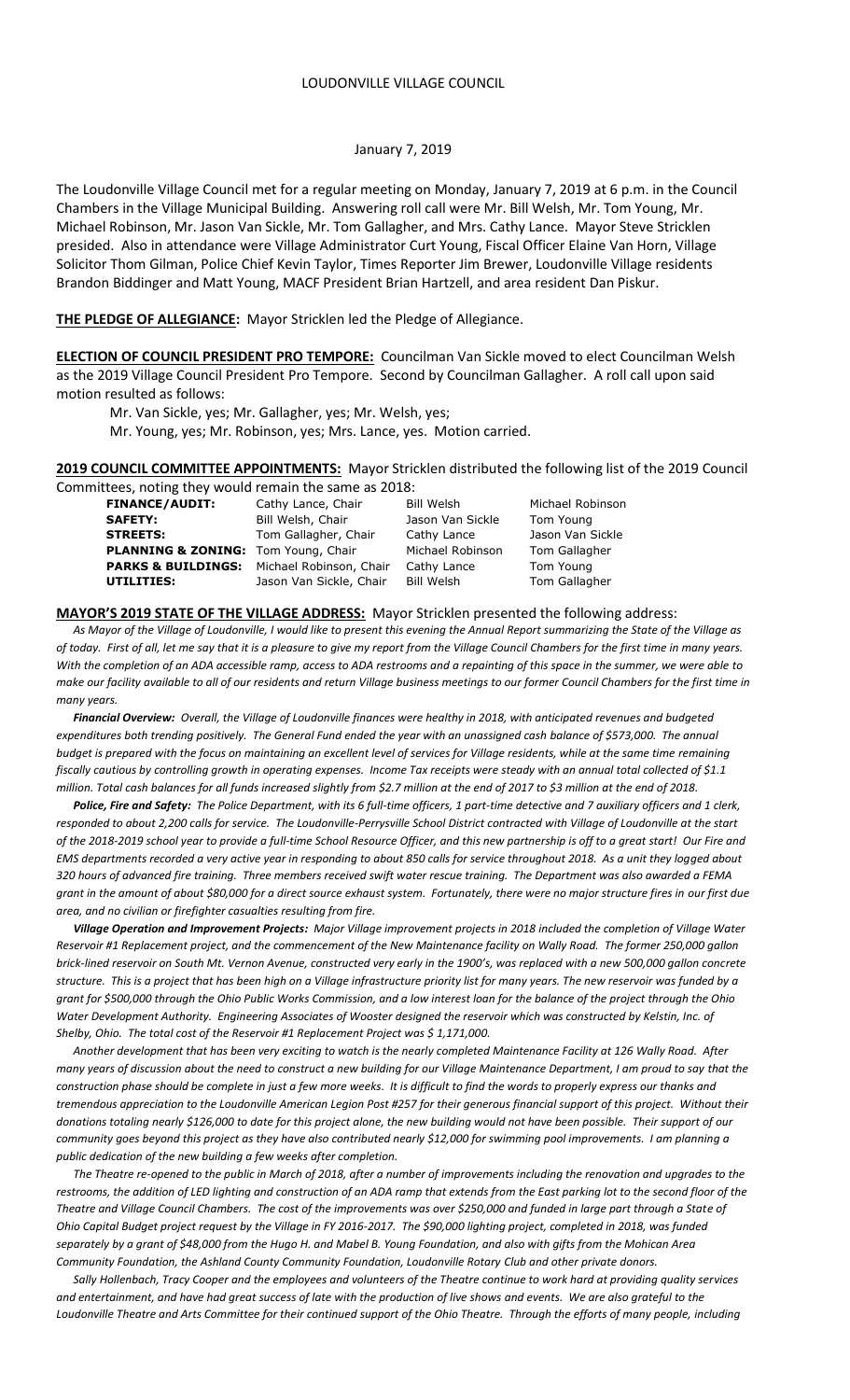*employees both past and present, and the volunteers and financial contributors to the Theatre, it can be truly said that our Theatre is becoming a popular destination and attraction, and a place that we all can be very proud of.*

 *I would also like to take this opportunity to thank Kristy Spreng, Angie Heffelfinger and the many workers and donors who assisted financially in the addition of a beautiful new children's playground in Riverside Park. Kristy and Angie, who together initiated the "Growing Mohican Families" organization, showed us what can be accomplished when our area residents become involved and have a vision for improving our community. They are currently working on further improvements, and another new play area at Riverside Park in the near future, and are already well on their way to raising the necessary funds.* 

 *Infrastructure improvements set to take place this year include our Butler Street Improvements project, and 2019 Loudonville Swimming Pool improvements project.* 

 *The construction of the Butler Street Project will replace a section of the Sanitary Sewer east of North Water Street, new water lines, several new storm sewer catch basins and curbing in the project area. The roadway will repaved on Butler Street between North Spring and Union Street. The project is estimated to cost about \$360,000, and is scheduled to begin this spring. OPWC is providing a grant of \$180,000 toward the project.*

 *The Swimming Pool is set for a complete replacement of the concrete deck surrounding the main pool in 2019. Items also scheduled are the replacement of guard chairs, ladders and diving boards, and the addition of ADA appliances including a chair lift. Several doors and windows in the Pool's Office and Bath house will also be replaced. We received funding in the amount of \$75,000 from the State of Ohio FY 2018-2019 Capital Budget fund, and assistance from the Hugo and Mabel Young Foundation, University-Kettering Samaritan Hospital Foundation and the Milton and Beulah Young Foundation. The project is expected to cost \$ 160,000.*

 *Closing Remarks: As in previous years, I would like to close with a few comments about our Village employees, and the staff of every department within our Village. Our safety forces, Village Maintenance and Utilities, Business Office and employees of the Theatre, Swimming Pool and Cemetery have again done an exceptional job in providing quality services to our community. I believe I can speak for Council and myself in saying that we appreciate the tremendous jobs you are doing, and look forward to working with you in 2019*  and beyond. Thank you again, Council, for your continued cooperation and support... and I look forward to working with you in this new *year as well.*

### **CONSENT ITEMS:**

**Council Minutes – December 17, 2018:** The minutes of this regular meeting were presented for approval. Councilman Gallagher moved to accept the minutes as presented. Second by Councilwoman Lance. A roll call upon said motion resulted as follows:

Mr. Gallagher, yes; Mrs. Lance, yes; Mr. Welsh, yes;

Mr. Young, yes; Mr. Van Sickle, yes; Mr. Robinson, yes. Motion carried.

**Monthly Financial Report – December 2018:** Councilman Van Sickle moved to approve the December Financial Report. Second by Councilman Welsh. A roll call upon said motion resulted as follows:

Mr. Van Sickle; yes; Mr. Welsh, yes; Mr. Young, yes;

Mr. Robinson, yes; Mr. Gallagher, yes; Mrs. Lance, yes. Motion carried.

**Mayor's Court Report – December 2018:** Councilman Van Sickle moved to accept the December Mayor's Court Report. Second by Councilman Robinson. A roll call upon said motion resulted as follows:

Mr. Van Sickle, yes; Mr. Robinson, yes; Mr. Welsh, yes;

Mr. Young, yes; Mr. Gallagher, yes; Mrs. Lance, yes. Motion carried.

### **GUESTS**:

**Mohican Area Community Fund:** MACF President Brian Hartzell updated Council on the status of the 2019 campaign, noting that as of this date they had reached just over \$89,500 of their \$90,000 goal. He reported that donations from the campaign, which started last July, will help to support 34 local charities and other nonprofit organizations that benefit the community. He reported that there are over 400 donors who are enrolled in payroll deduction through their employer, noting that the Village of Loudonville has several employees who participate in the payroll deduction and expressing appreciation for their donations. Councilman Welsh commented that as a former President of MACF, he understood how difficult it is to reach their goals and further commended Mr. Hartzell for the time and effort they put into their successful campaign that benefits so many people in the community. Mayor Stricklen concurred and asked Council to consider donating \$500 to help the Mohican Area Community Fund reach their goal. Councilman Young moved to approve the donation of \$500 to the MACF. Second by Councilman Welsh. A roll call upon said motion resulted as follows:

Mr. Young, yes; Mr. Welsh, yes; Mr. Robinson, yes;

Mr. Van Sickle, yes; Mr. Gallagher, yes; Mrs. Lance, yes. Motion carried.

#### **DEPARTMENTAL REPORTS:** None.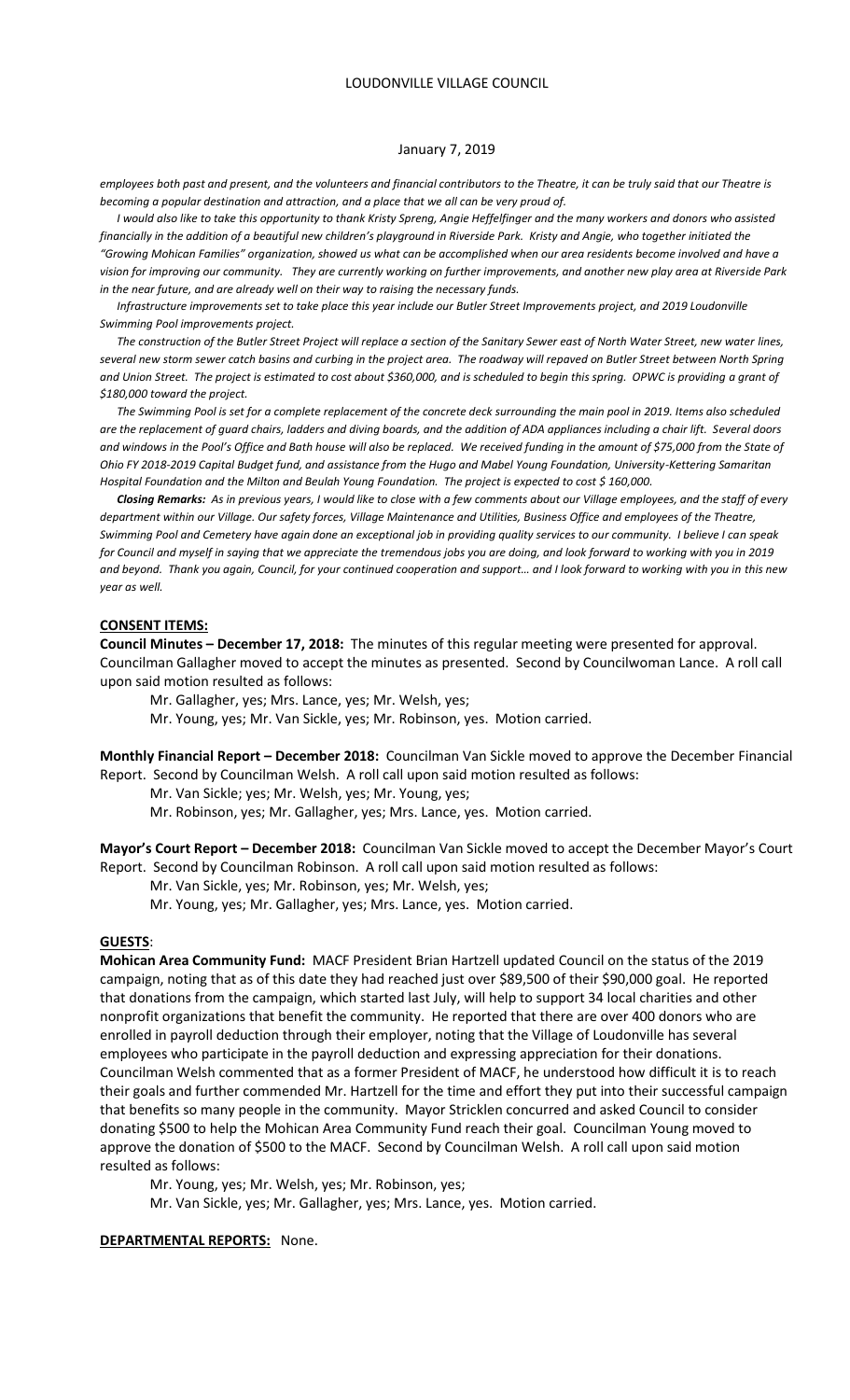## **LEGISLATION:**

# **RESOLUTION 1-2019**

# **A RESOLUTION AUTHORIZING THE SALE DURING THE CALENDAR YEAR 2019 OF MUNICIPALLY OWNED PERSONAL PROPERTY WHICH IS NOT NEEDED FOR PUBLIC USE, OR WHICH IS OBSOLETE OR UNFIT FOR THE USE FOR WHICH IT WAS ACQUIRED, BY INTERNET AUCTION, AND DECLARING AN EMERGENCY.**

Solicitor Gilman stated that this annual resolution is required by state code so that the Village may sell unused property throughout the year by internet auction.

## EMERGENCY MEASURE VOTE

Councilman Van Sickle moved to suspend the rules and Councilman Welsh seconded that Resolution No. 1- 2019 be declared an emergency measure and that the rules of the law, which require an ordinance to be read on three different days, be suspended with respect to Resolution No. 1-2019. A roll call upon said motion resulted as follows:

Mr. Welsh, yes; Mr. Van Sickle, yes; Mr. Young, yes;

Mr. Robinson, yes; Mr. Gallagher, yes; Mrs. Lance, yes. Motion carried.

## ADOPTION VOTE

Councilman Van Sickle moved that Resolution No. 1-2019 be passed as read. Second by Councilman Welsh. A roll call upon said motion resulted as follows:

Mr. Welsh, yes; Mr. Van Sickle, yes; Mr. Young, yes;

Mr. Robinson, yes; Mr. Gallagher, yes; Mrs. Lance, yes. Motion carried.

# **RESOLUTION 2-2019**

# **A RESOLUTION ESTABLISHING AGENDY FUND 9904 TO BE KNOWN AS THE LOUDONVILLE FIREWORKS DISPLAY FUND FOR THE RECEIPT OF FUNDS TO BE SET ASIDE, ACCUMULATED AND DISTRIBUTED BY THE VILLAGE OF LOUDONVILLE FOR INDEPENDENCE DAY FIREWORKS DISPLAY IN THE VILLAGE OF LOUDONVILLE.**

Upon question by Councilman Young, Solicitor Gilman explained that persons, entities or organizations who wish to donate to the fireworks display in the Village could do so through this Agency Fund. He explained that an agency fund is custodial in nature and that all funds received would be forwarded to the Chamber of Commerce who organizes the fireworks display in the Village each year.

#### EMERGENCY MEASURE VOTE

Councilman Van Sickle moved to suspend the rules and Councilman Welsh seconded that Resolution No. 2- 2019 be declared an emergency measure and that the rules of the law, which require an ordinance to be read on three different days, be suspended with respect to Resolution No. 2-2019. A roll call upon said motion resulted as follows:

Mr. Van Sickle, yes; Mr. Welsh, yes; Mr. Young, yes;

Mr. Robinson, yes; Mr. Gallagher, yes; Mrs. Lance, yes. Motion carried.

#### ADOPTION VOTE

Councilman Van Sickle moved that Resolution No. 1-2019 be passed as read. Second by Councilman Welsh. A roll call upon said motion resulted as follows:

Mr. Van Sickle, yes; Mr. Welsh, yes; Mr. Young, yes;

Mr. Robinson, yes; Mr. Gallagher, yes; Mrs. Lance, yes. Motion carried.

#### **OLD BUSINESS:**

**LED Stop Signs at Main & Mt. Vernon:** Council reviewed an email from Ms. Julie Cichello, ODOT District 3 Traffic Engineer regarding the Village's request to replace the current stop signs with LED stop signs. Councilman Gallagher stated he did not agree with Ms. Cichello's comments that she was *"not sure the installation of LED stop signs will address the existing crash patterns."* Chief Taylor stated that he was in favor of the LED stop signs, noting that he has a private donor willing to assist with the cost. Mayor Stricklen referred to Ms. Cichello's comments that drivers associate overhead flashers and LED stop signs as 4-way stop control, with Councilman Gallagher stating that he has witnessed drivers cruise through the stop sign at least once a week. He further stated that he feels the stop bars are too far back. Mayor Stricklen questioned whether the "Cross Traffic Does Not Stop" sign could be LED. Administrator Young stated that ODOT suggested converting the intersection to a 4-way stop. Councilman Young asked about the possibility of a stop light, with Administrator Young noting that ODOT has turned down the request multiple times in the past. Chief